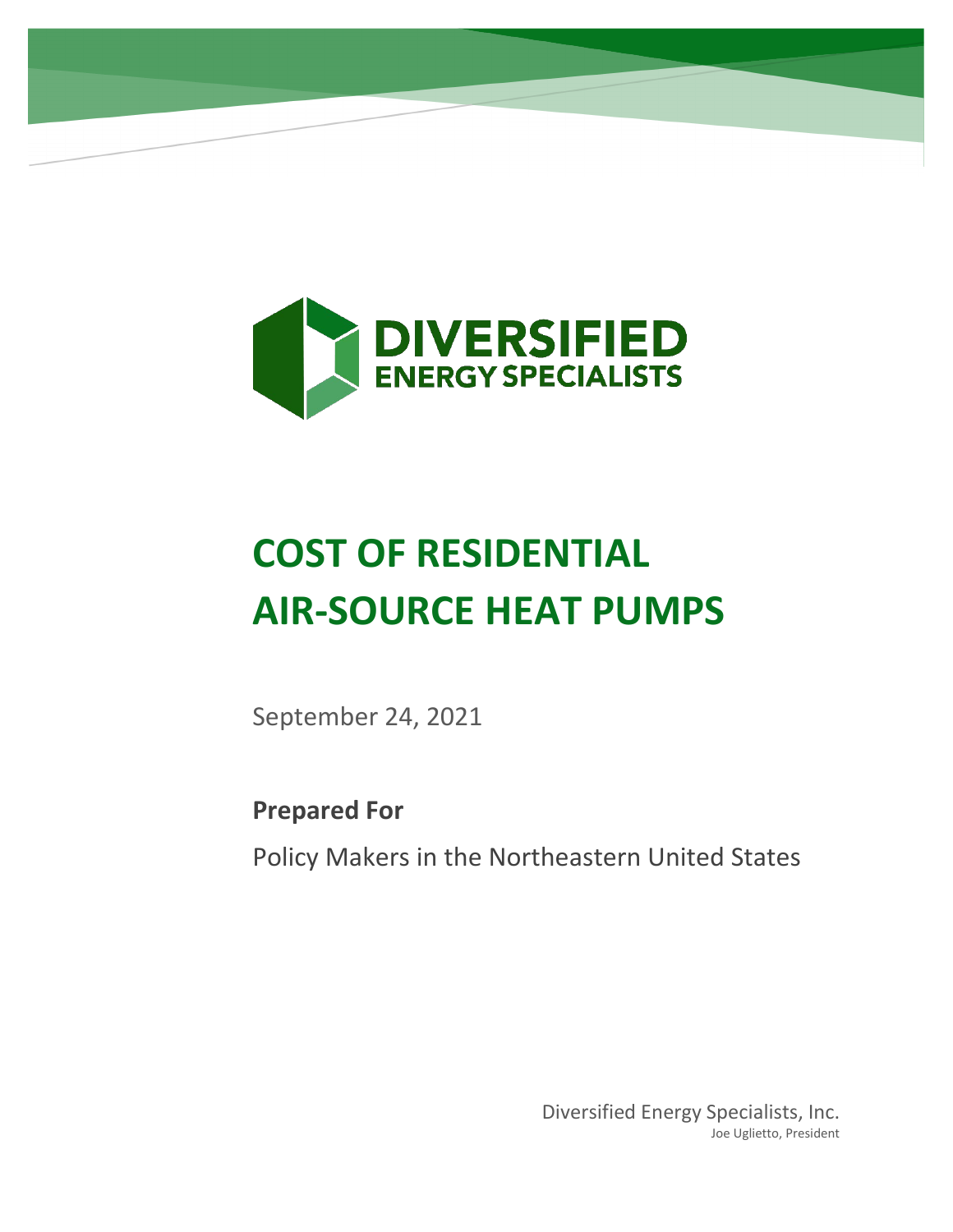

## I. Summary of Data

Diversified Energy Specialists is a renewable energy consulting and environmental markets trading company based in Wilmington, Massachusetts. We have extensively studied the installation cost of residential air-source heat pump systems to the homeowner. We have completed case studies on residential air-source heat pump rebate programs in New York and Massachusetts and have closely followed the recently completed Massachusetts Clean Energy Center's Whole-Home Heat Pump Pilot Program.

## A. Study 1: MassCEC Whole-Home Air-Source Heat Pump Pilot Program

The Massachusetts Clean Energy Center recently concluded a Whole-Home Air-Source Heat Pump Pilot Program, which ran from May 20[1](#page-1-0)9 to June 2021.<sup>1</sup> The pilot program required that the air-source heat pump system must be capable of heating the entire home and be in use throughout the heating season to be eligible. For existing homes, the program only served installations displacing natural gas. For new construction, the homes could not include any fossil fuel appliances for other uses like hot water and cooking. On September 13, 2021, the program director, Meg Howard, provided the results of the Whole-Home Heat Pump Pilot Program.<sup>[2](#page-1-1)</sup>

| <b>Project Type</b>      | <b>Number of Projects in</b><br><b>MassCEC Pilot</b> | <b>Average Conditioned Square</b><br><b>Footage of Home</b> | <b>Median Project Cost</b> |
|--------------------------|------------------------------------------------------|-------------------------------------------------------------|----------------------------|
| <b>Existing Building</b> | 126                                                  | 1.674                                                       | \$20,000                   |
| New Construction         | 31                                                   | 1,468                                                       | \$14,000                   |
| <b>Gut Rehab</b>         | 11                                                   | 1.173                                                       | \$12,700                   |
| <b>Total</b>             | 168                                                  | 1,603                                                       | \$18,400                   |

#### **Table 1: Massachusetts Clean Energy Center Whole-Home Heat Pump Pilot Program**

The program director, Meg Howard, concluded that "Costs were higher than we hoped." Providing further analysis into the data, she stated, "Of the retrofit projects in our pilot, 25% required an electric service upgrade, while 38% reported that their natural gas heating system also provided their domestic hot water, which meant that homeowners either had to leave their natural gas boiler in place just to heat their hot water or else buy a new hot water heater as part of the project."<sup>[3](#page-1-2)</sup>

## B. Study 2: MassCEC Residential Air-Source Heat Pump Rebate Program 2014-2019

The Massachusetts Clean Energy Center offered a Residential Air-Source Heat Pump Rebate program from 2014-2019. Diversified Energy Specialists filed a public information request and received the rebate applications. Over the course of the program, 16,572 applications were submitted for retrofit air-source heat pump installations in existing homes. Based on the data provided, Diversified Energy Specialists estimated that 622 of those applications for rebates installed air-source heat pump systems with the capacity to provide 80% or more of the residences annual heat load.

<span id="page-1-0"></span><sup>1</sup> <https://files-cdn.masscec.com/Program%20Summary%20%E2%80%93%20Whole-Home%20ASHP%20Pilot%20%2002172021.pdf>

<sup>2</sup> [https://www.masscec.com/blog/2021/09/13/masscec-pilot-showcases-success-whole-home-heat-pumps#Case\\_Studies](https://www.masscec.com/blog/2020/09/29/september-whole-home-heat-pump-pilot-update-still-time-apply)

<span id="page-1-2"></span><span id="page-1-1"></span><sup>3</sup> [https://www.masscec.com/blog/2021/09/13/masscec-pilot-showcases-success-whole-home-heat-pumps#Case\\_Studies](https://www.masscec.com/blog/2021/09/13/masscec-pilot-showcases-success-whole-home-heat-pumps#Case_Studies)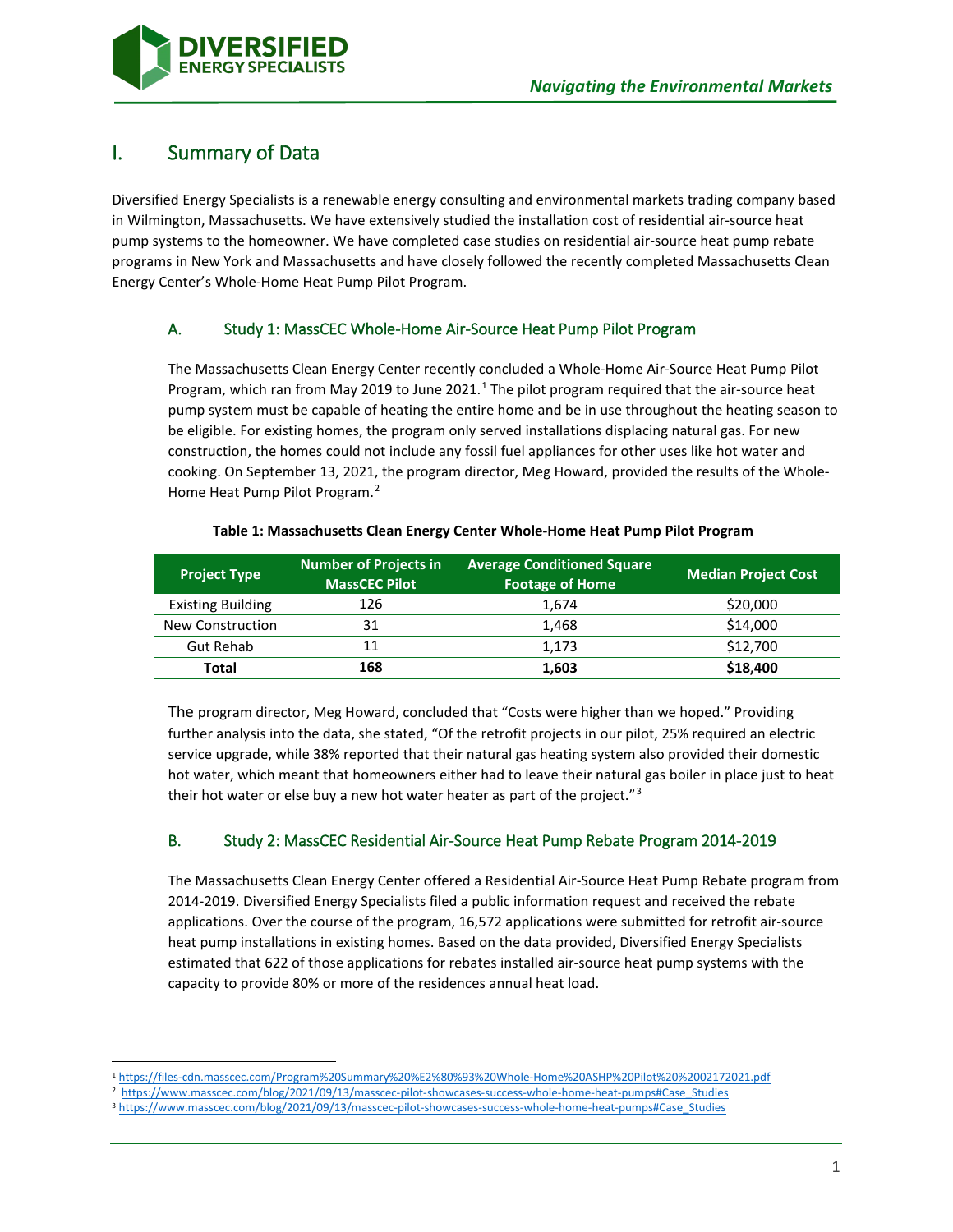

| <b>Project Type</b>    | <b>Number of Retrofit</b> | <b>Average Conditioned Square</b> | <b>Average Project</b> |
|------------------------|---------------------------|-----------------------------------|------------------------|
|                        | <b>Installations</b>      | <b>Footage of Home</b>            | Cost                   |
| > 80% Annual Heat Load | 622                       | 1.502                             | \$20,428               |

#### **Table 2: Massachusetts Clean Energy Center Residential Heat Pump Rebate Program 2014-2019**

Based on the application data, Diversified Energy Specialists estimated that 92.8% of the 622 retrofit installations retained their existing central heating system as a supplemental heat source.

### C. Study 3: NYSERDA Residential Air-Source Heat Pump Rebate Program 2017-2019

NYSERDA offered a residential Air-Source Heat Pump Rebate Program from 2017-2019. NYSERDA published the application data on New York State's publicly available data website. [4](#page-2-0) Over the course of the program, 5,756 applications were submitted from air-source heat pump installations in single-family detached homes. Based on the publicly available data, Diversified Energy Specialists estimated that 386 of those applications for rebates could be considered whole-home solutions.

#### **Table 3: NYSERDA Residential Heat Pump Rebate Program 2017-2019**

| <b>Project Type</b>          | <b>Number of Whole-</b>   | <b>Average Conditioned Square</b> | <b>Average</b>      |
|------------------------------|---------------------------|-----------------------------------|---------------------|
|                              | <b>Home Installations</b> | <b>Footage of Home</b>            | <b>Project Cost</b> |
| Single-Family Detached House | 386                       | 1.663                             | \$16,272            |

Based on the application data, Diversified Energy Specialists estimated that a minimum of 45.4% of the 386 single-family detached house installations retained their existing central heating system as a supplementary heat source. Many applications did not include a response regarding a supplementary heat source, therefore Diversified Energy Specialists views 45.4% as a conservative estimate.

## II. Conclusion

The extensive data sets in Massachusetts and New York suggest that the installation of air-source heat pump systems at the residential level is too costly for most low- and middle-income homeowners in the northeast. The average conditioned square footage of the homes for these installations was lower than the median household size in both Massachusetts and New York, suggesting that homeowners in average and above average sized homes are choosing not to install air-source heat pump systems for their heating needs. Scaling the average cost of installation to the median sized household in each state provides a clearer picture of the residential cost of installation homeowners face.

| <b>Program</b>                              | <b>State</b> | <b>Median Square</b><br><b>Footage of Residence</b> | <b>Estimated</b><br><b>Project Cost</b> |
|---------------------------------------------|--------------|-----------------------------------------------------|-----------------------------------------|
| MassCEC Whole-Home Heat Pump Pilot Program  | MA           | 1.912                                               | \$22,843                                |
| MassCEC Air-Source Heat Pump Rebate Program | MA           | 1.912                                               | \$21,572                                |
| NYSERDA Air-Source Heat Pump Rebate Program | NΥ           | 1.764                                               | \$17,260                                |

<span id="page-2-0"></span><sup>4</sup> <https://data.ny.gov/Energy-Environment/NYSERDA-Supported-Air-Source-Heat-Pump-Projects-20/dpke-svni>